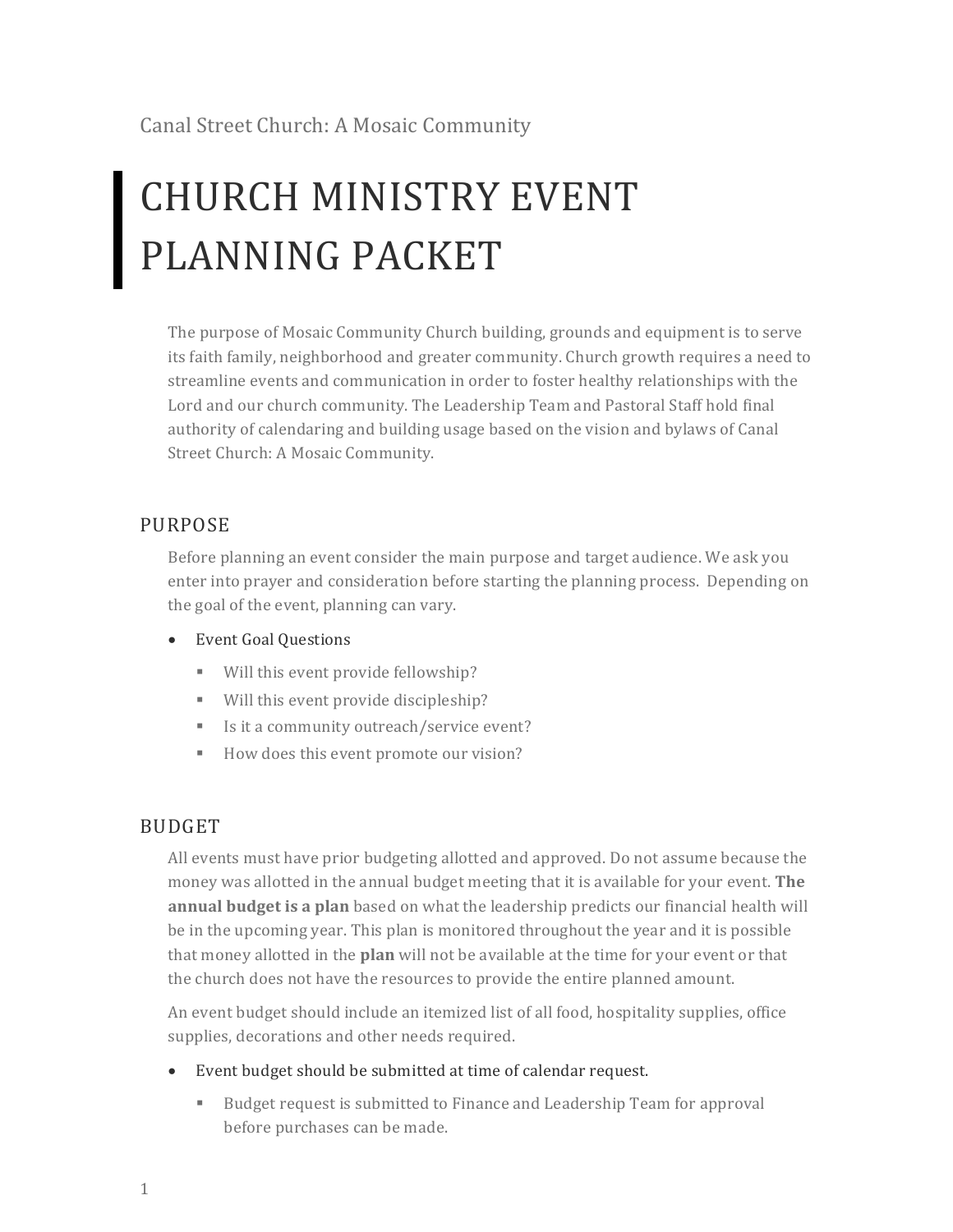■ Spending plan and timeline will be communicated for purchases to be made by church office and reimbursements to leaders based off approval.

## ADMINISTRATIVE/STAFF SUPPORT

The following support items should be coordinated with the church office with threemonth notice. Some items will not be answered in the first discussion, but most items can and will be scheduled at the three-month mark.

- Calendar Event Placement
	- A request for calendar placement should be made 6-12 months in advance by way of the Church Event Form to the staff member directly over your ministry. Please note this only tentatively places your event on the calendar. A building request form must be submitted to confirm.
- Building Request
	- **•** A request for building usage should be made six months and advance by way of the Building Request Form submitted to the Building Coordinator. Please note your event will not be confirmed until this form is submitted and approved.
- Equipment Request
	- And equipment request form is to be submitted at time of building and equipment request form is to be submitted at time of building request.
- Publicity
	- **•** Publicity forms are available and submitted six months you dance in order to pair graphics and streamlined and out. This includes the following:
		- *1. Sunday Bulletin*
		- *2. Bulletin Inserts*
		- *3. E-News*
		- *4. Media Screen*
		- *5. Social Media*
		- *6. Website*

## PUBLICITY NOTE:

While prayer and planning are two of the most essential ingredients to a successful event, you cannot overlook publicity. You must get the word out!

One of the most effective ways to publicize is through personal invitation.

Don't wait too late to advertise. A month before the event is not sufficient time. Announcements should start six to eight weeks prior to a one-time event.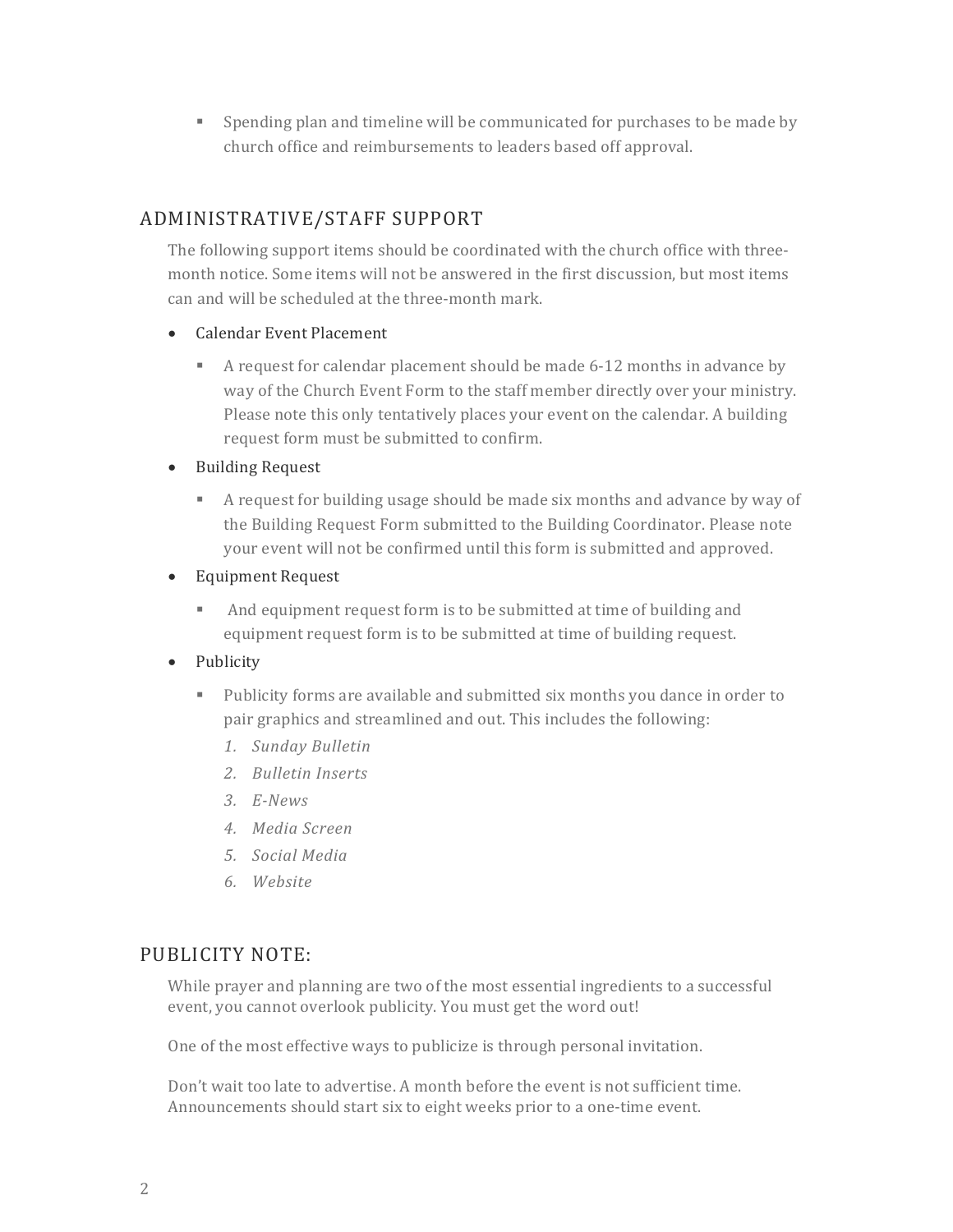Ministry team meetings should give notice to volunteers and members four-six weeks in advance. For repeating monthly events 4 weeks is plenty of time.

### OTHER MINISTRY COORDINATION

Collaboration with the different ministry leaders is essential to the smooth operation of your scheduled event. Utilize our current list of volunteers and their spiritual gifts by communicating needs to leaders. If you need a greeter, contact the person in charge of the Connect Team for the church and ask them to provide their support from the list of team members. If kitchen use is requested contact the Hospitality lead for proper instruction and guidelines or to enlist help from their list of volunteers.

- Collaboration should be done as far in advance as possible and must be completed at least 90 days prior to the event. Please email any needed ministry team leaders for collaboration. Contact information can be attained through Planning Center Groups at canalmosaic.churchcenter.com.
	- Connect Team
	- Nursery
	- § Hospitality
	- § Worship
	- § Graphics

#### FOLLOW UP

Evaluating efforts are equally important as the event day itself. Arrange a time to meeting with attendees, volunteers, and staff to receive feedback on the event.

- Follow up questions to consider.
	- Did we meet our goal?
	- How many people did we serve?
	- What impact did we have on the community?
	- How did the event affect the Church?
- Make a list of things you would do differently, accomplishments, and things that you would add to the next event.
- Gather event stories and photos.
- Post budget review.
	- Were we on budget?
	- Could we have saved money?
- Thank your volunteers.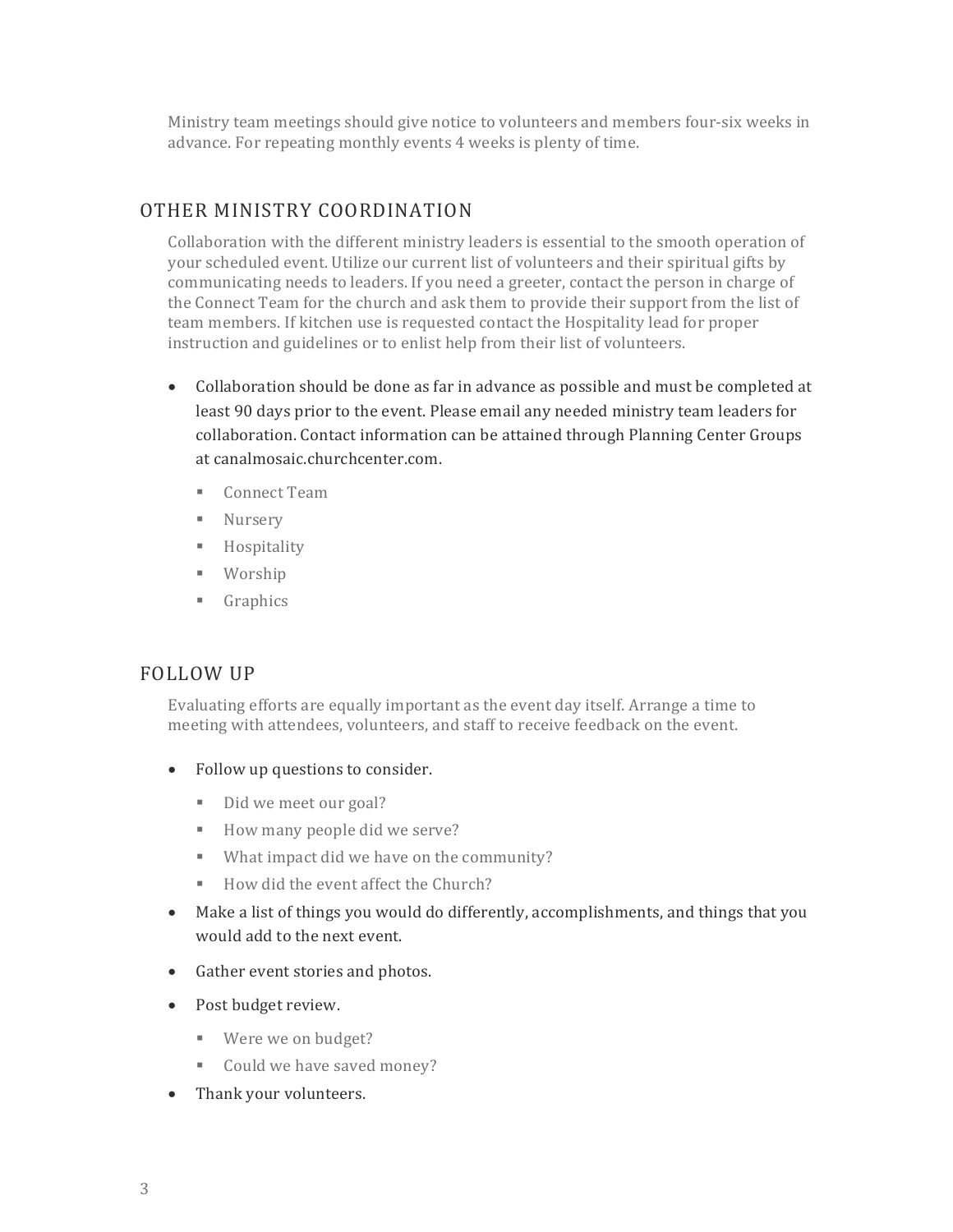## SUGGESTED TIMELINE FOR MEETINGS AND EVENTS

Depending on the goal of the event, planning can vary. The following timeline is for onetime events, or the first time a monthly event is hosted. This not only ensures proper planning and calendaring conflicts but protects the spiritual health of our staff, volunteers and members.

#### MEETINGS:

- 2 months
	- A building usage form should be completed and turned in to the Building Coordinator.
- 1 Month
	- An email should be sent out to all team members announcing the meeting.

#### Events:

- 6 Months
	- Calendar Event Form submitted. (Set date, time, and location of event.)
	- Building Request Form submitted.
	- Equipment Form submitted.
	- Publicity Form submitted.
	- Start to plan day of needs (food, resources, supplies).
	- Discuss budgeting needs. (See budget event form.)
	- Communication plan.
	- Communicate volunteer needs to church family.
- 3 Months
	- Submit Event Budget Form to Finance Team.
	- Send out registration forms to invitees (if required).
	- Volunteers are confirmed.
	- Save the date announcement goes out via e-news.
	- Facebook event created.
- 2 Months
	- Registration information goes out via web and Sunday morning.
	- Childcare is confirmed through Office.
- 6 Weeks
	- Worship bulletin or bulletin insert is published.
	- **•** Promotional material, i.e. nametags are purchased and designed.
	- Online presence for website begins.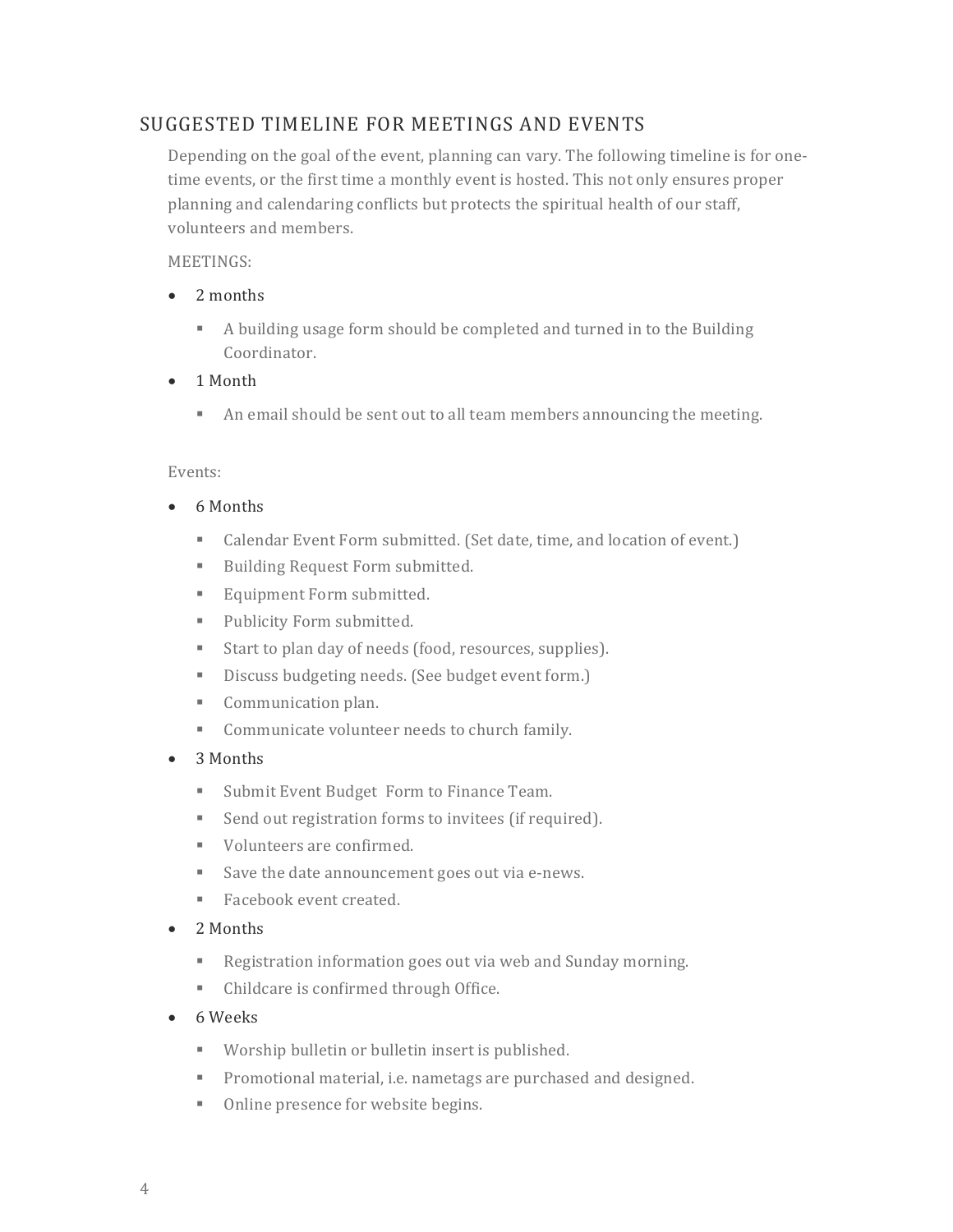- 4 Weeks
	- Volunteer reminders sent.
	- All print material prepared.
	- Confirm childcare needs and ages to ensure proper nursery staffing.
	- Supply lists created and confirmed.
- Week of Event:
	- Supplies purchased and stored.
	- Reimbursement forms with copies of receipts turned into Office.
- Week After Event:
	- Complete and submit Feedback form.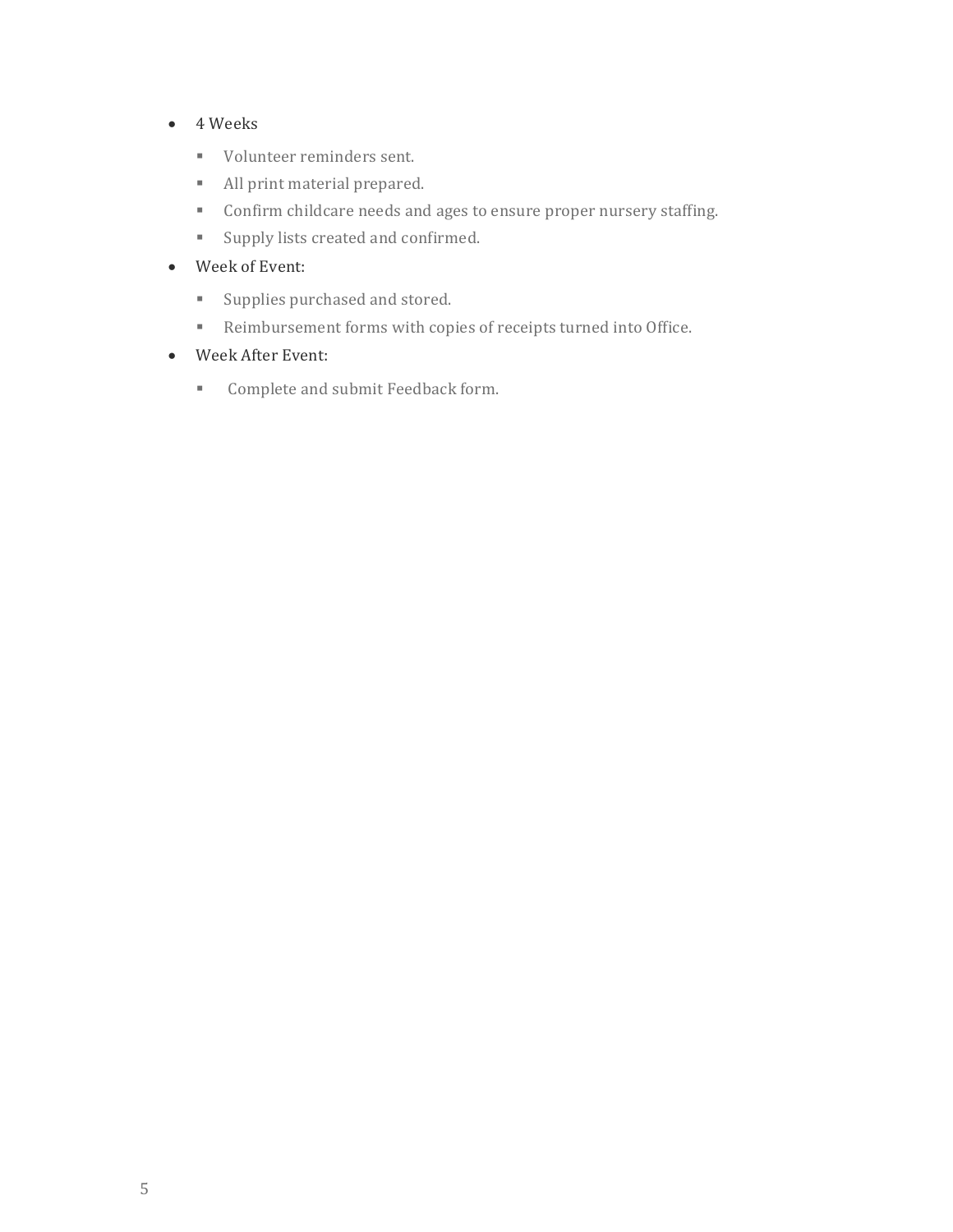| <b>Church Event Form: CHURCH Events</b>                                                                                                                                                                                        |                      |
|--------------------------------------------------------------------------------------------------------------------------------------------------------------------------------------------------------------------------------|----------------------|
| Part of Event Planning Packet                                                                                                                                                                                                  |                      |
| 6-12 Months Lead                                                                                                                                                                                                               |                      |
| ٠                                                                                                                                                                                                                              |                      |
|                                                                                                                                                                                                                                |                      |
|                                                                                                                                                                                                                                |                      |
|                                                                                                                                                                                                                                |                      |
|                                                                                                                                                                                                                                |                      |
| Email experience and the contract of the contract of the contract of the contract of the contract of the contract of the contract of the contract of the contract of the contract of the contract of the contract of the contr |                      |
|                                                                                                                                                                                                                                |                      |
|                                                                                                                                                                                                                                |                      |
|                                                                                                                                                                                                                                |                      |
|                                                                                                                                                                                                                                |                      |
|                                                                                                                                                                                                                                |                      |
| Setup Time ________ AM/PM Start Time _______ AM/PM                                                                                                                                                                             |                      |
| End Time AM/PM Teardown Time AM/PM                                                                                                                                                                                             |                      |
|                                                                                                                                                                                                                                |                      |
|                                                                                                                                                                                                                                |                      |
| _ Off Campus _____ On campus                                                                                                                                                                                                   | Estimated Attendance |
|                                                                                                                                                                                                                                |                      |
| Briefly describe the event idea:                                                                                                                                                                                               |                      |
|                                                                                                                                                                                                                                |                      |
|                                                                                                                                                                                                                                |                      |
|                                                                                                                                                                                                                                |                      |
|                                                                                                                                                                                                                                |                      |
|                                                                                                                                                                                                                                |                      |
|                                                                                                                                                                                                                                |                      |
|                                                                                                                                                                                                                                |                      |
|                                                                                                                                                                                                                                |                      |
| The event is designed for:                                                                                                                                                                                                     |                      |
| $\_$ Fellowship<br>_ Community Outreach/ Service                                                                                                                                                                               |                      |
| Discipleship                                                                                                                                                                                                                   |                      |
|                                                                                                                                                                                                                                |                      |
| How does this event promote our vision?                                                                                                                                                                                        |                      |
|                                                                                                                                                                                                                                |                      |
|                                                                                                                                                                                                                                |                      |
|                                                                                                                                                                                                                                |                      |
|                                                                                                                                                                                                                                |                      |
|                                                                                                                                                                                                                                |                      |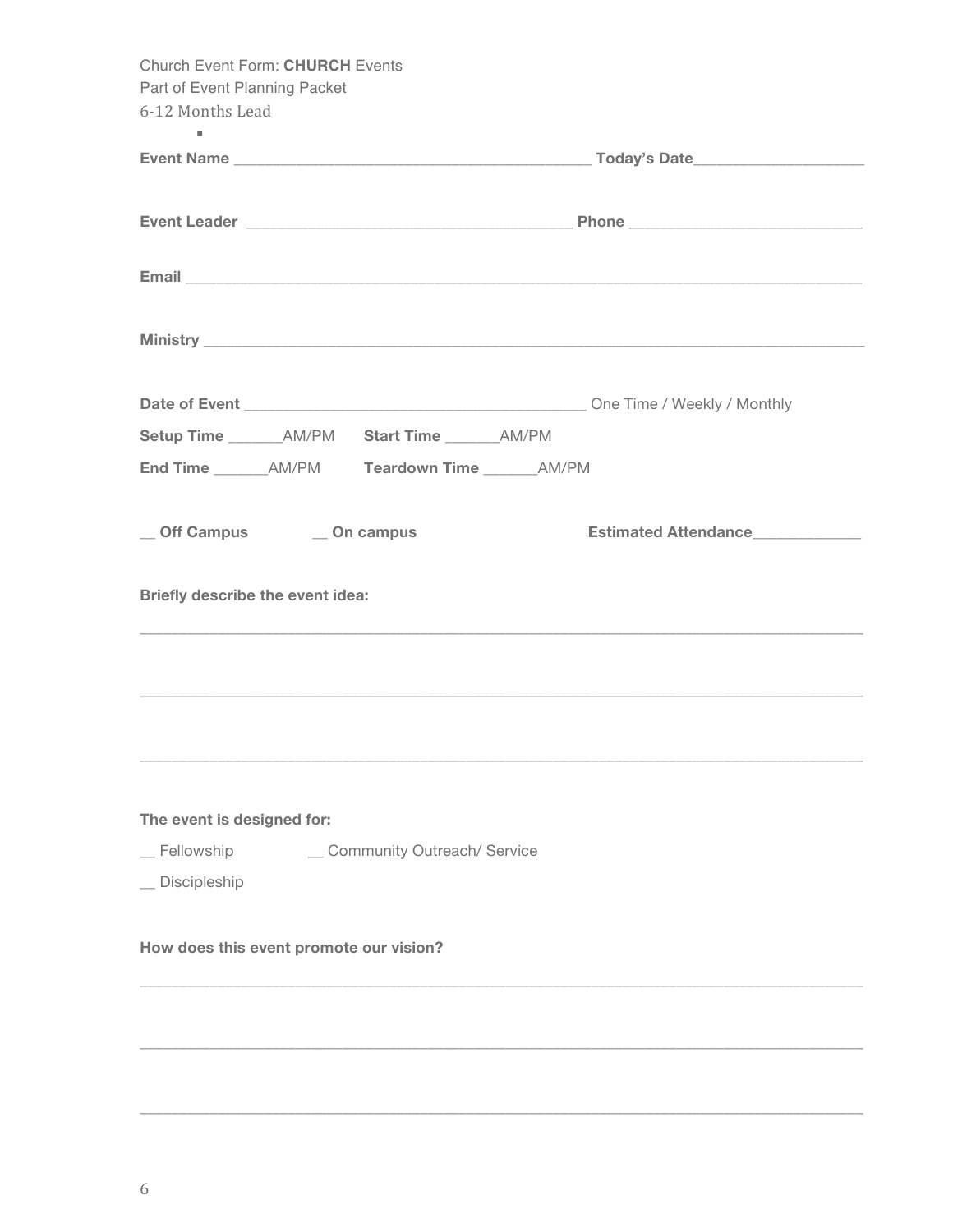Building Request Form: **CHURCH** Events Part of Event Planning Packet 6 Month Lead **Event Name** \_\_\_\_\_\_\_\_\_\_\_\_\_\_\_\_\_\_\_\_\_\_\_\_\_\_\_\_\_\_\_\_\_\_\_\_\_\_\_\_\_\_\_\_\_\_ **Today's Date**\_\_\_\_\_\_\_\_\_\_\_\_\_\_\_\_\_\_\_\_\_\_ **Event Leader \_**\_\_\_\_\_\_\_\_\_\_\_\_\_\_\_\_\_\_\_\_\_\_\_\_\_\_\_\_\_\_\_\_\_\_\_\_\_\_\_\_\_ **Phone** \_\_\_\_\_\_\_\_\_\_\_\_\_\_\_\_\_\_\_\_\_\_\_\_\_\_\_\_\_\_ **Email** \_\_\_\_\_\_\_\_\_\_\_\_\_\_\_\_\_\_\_\_\_\_\_\_\_\_\_\_\_\_\_\_\_\_\_\_\_\_\_\_\_\_\_\_\_\_\_\_\_\_\_\_\_\_\_\_\_\_\_\_\_\_\_\_\_\_\_\_\_\_\_\_\_\_\_\_\_\_\_\_\_\_\_\_\_\_\_ **Ministry** \_\_\_\_\_\_\_\_\_\_\_\_\_\_\_\_\_\_\_\_\_\_\_\_\_\_\_\_\_\_\_\_\_\_\_\_\_\_\_\_\_\_\_\_\_\_\_\_\_\_\_\_\_\_\_\_\_\_\_\_\_\_\_\_\_\_\_\_\_\_\_\_\_\_\_\_\_\_\_\_\_\_\_\_\_ **Date of Event** \_\_\_\_\_\_\_\_\_\_\_\_\_\_\_\_\_\_\_\_\_\_\_\_\_\_\_\_\_\_\_\_\_\_\_\_\_\_\_\_\_\_\_\_ One Time / Weekly / Monthly **Setup Time** \_\_\_\_\_\_\_AM/PM **Start Time** \_\_\_\_\_\_\_AM/PM **End Time** \_\_\_\_\_\_\_AM/PM **Teardown Time** \_\_\_\_\_\_\_AM/PM Estimated Attendance The Cool Provided Y / N **Rooms requested (Occupancy):** \_\_ **Off Campus** \_\_ **On campus** \_\_ Hall (80 Dinner 100 Class) \_\_ Nursery (Estimated Attendance\_\_\_\_\_\_\_\_\_\_\_\_\_\_) Kitchen (NA) die eerste verschieden verschieden Upstairs Classroom (25) \_\_ Sanctuary (250) \_\_ Gym (2 adult minimum 1 adult for every 6)  $\equiv$  Corner (40) Parlor (40) Signature **Example 20** and  $\overline{S}$  and  $\overline{S}$  and  $\overline{S}$  and  $\overline{S}$  and  $\overline{S}$  and  $\overline{S}$  and  $\overline{S}$  and  $\overline{S}$  and  $\overline{S}$  and  $\overline{S}$  and  $\overline{S}$  and  $\overline{S}$  and  $\overline{S}$  and  $\overline{S}$  and  $\overline{S}$  and ------------------------------------------------------------------------------------------------------------------------ **For Office Use Only** Approved by\_\_\_\_\_\_\_\_\_\_\_\_\_\_\_\_\_\_\_\_\_\_\_\_\_\_\_\_\_\_\_\_\_\_\_\_\_\_\_\_\_\_\_\_\_\_ Date \_\_\_\_\_\_\_\_\_\_\_\_\_\_\_\_\_ Janitorial services confirmed (required): Y/N Nursery worker confirmed (if applicable): Y/N \_\_\_\_\_\_\_\_\_\_\_\_\_\_\_\_\_\_\_\_\_\_\_\_\_\_\_\_\_\_\_\_\_\_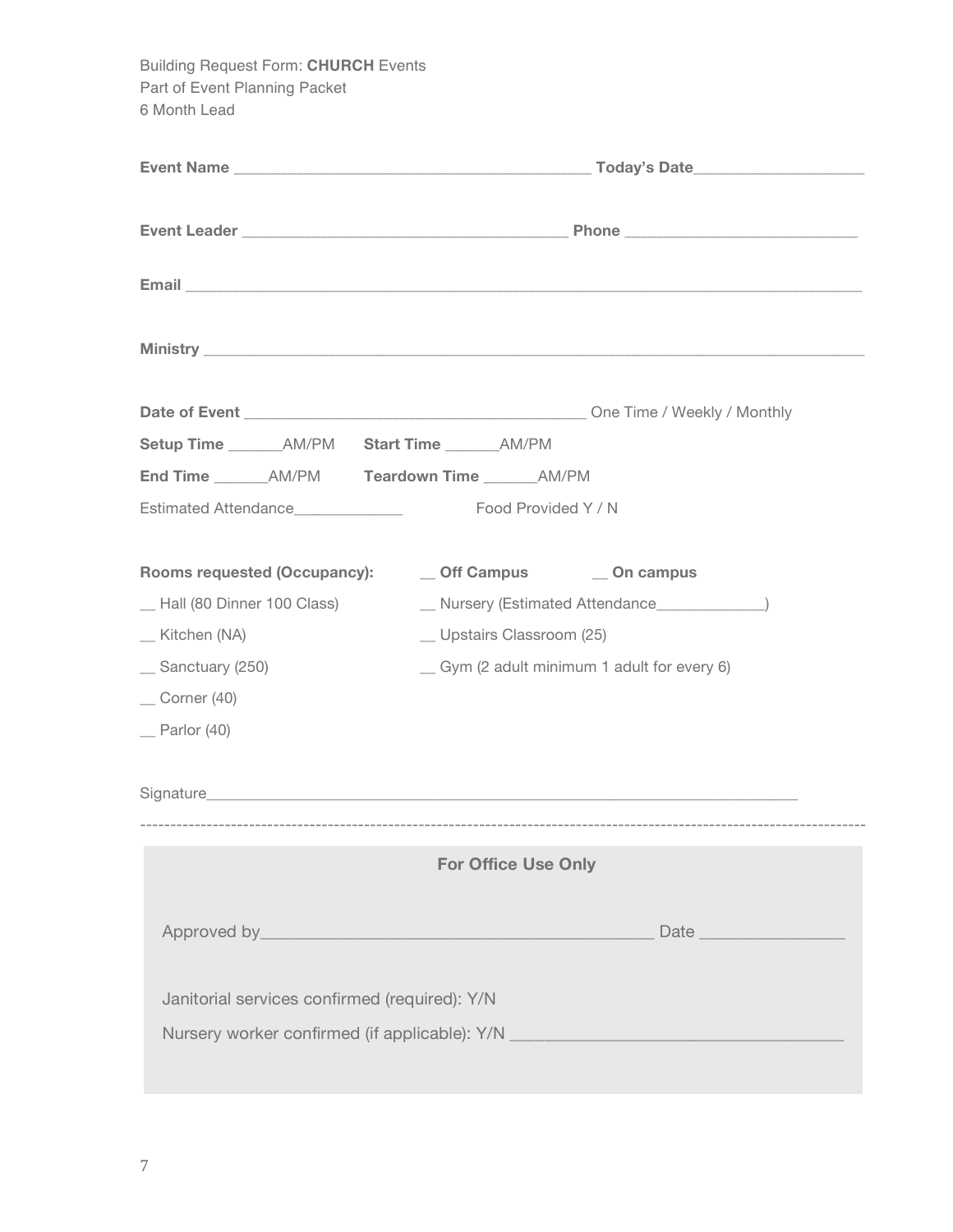Equipment Request Form: **CHURCH** Events Part of Event Planning Packet 6 Month Lead

| A/V Equipment:               |                                 |  |  |  |  |
|------------------------------|---------------------------------|--|--|--|--|
| $\equiv$ Projector           | _ Mic Stand                     |  |  |  |  |
| _ Portable Screen            | _ Music Stand                   |  |  |  |  |
| _ Microphone (condenser)     | _ Portable Sound System (RICC)  |  |  |  |  |
| _ Microphone (hand held)     | _ Worship Computer              |  |  |  |  |
|                              |                                 |  |  |  |  |
| <b>Food Service:</b>         |                                 |  |  |  |  |
| _ Warming Trays              | _ Cotton Candy Machine          |  |  |  |  |
| _ Pop Corn Machine           | _ Cocina Grill                  |  |  |  |  |
|                              |                                 |  |  |  |  |
| <b>Room Equipment:</b>       |                                 |  |  |  |  |
| _ 6ft Tables (8 available)   | $\equiv$ Podium                 |  |  |  |  |
| _ 8ft Tables (2 available)   | _ Red Chairs (50 available)     |  |  |  |  |
| _ Round Tables (3 available) | _ Folding Chairs (30 available) |  |  |  |  |
|                              |                                 |  |  |  |  |
|                              | <b>For Office Use Only</b>      |  |  |  |  |
|                              |                                 |  |  |  |  |
|                              |                                 |  |  |  |  |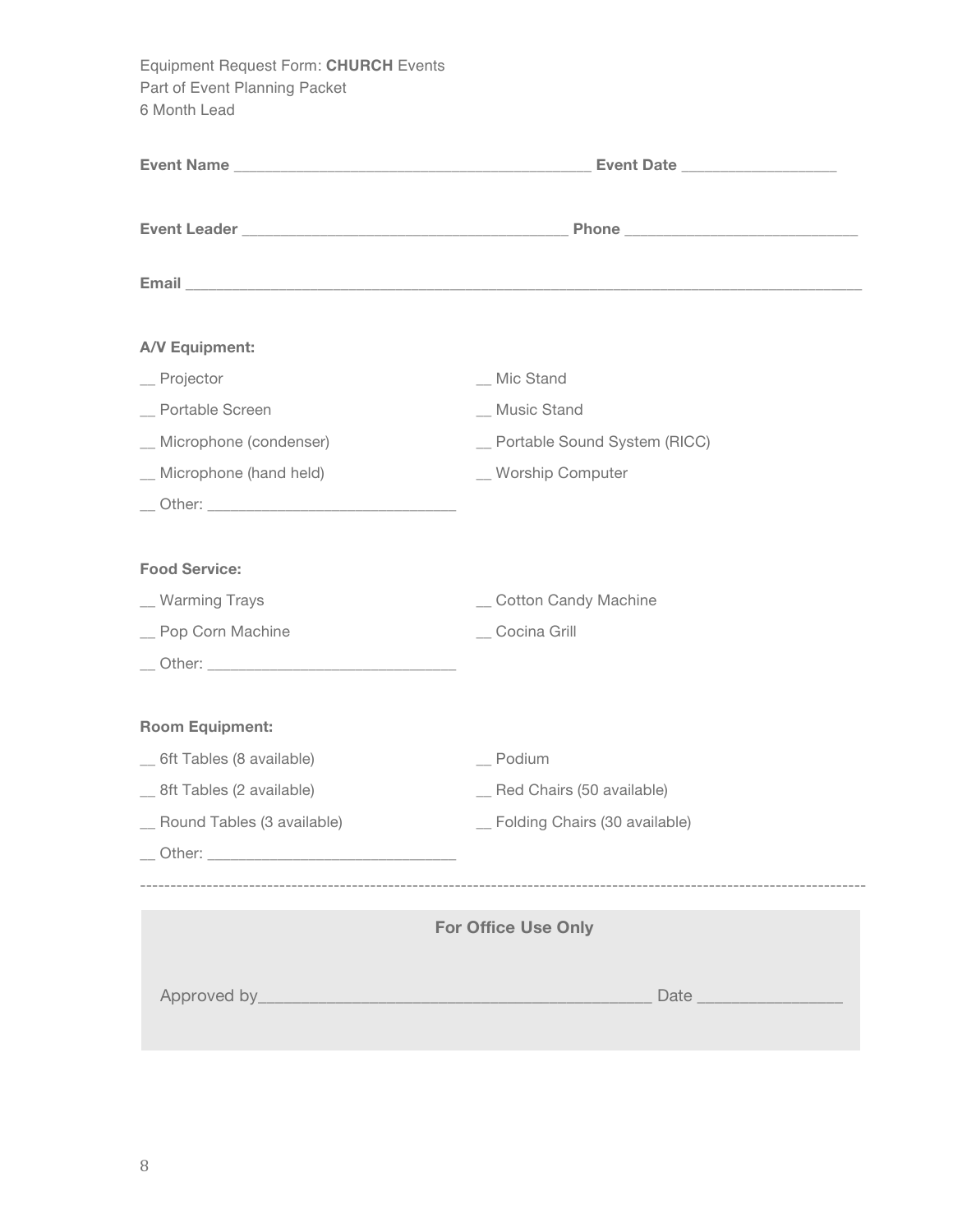Publicity Request Form: **CHURCH** Events Part of Event Planning Packet

|                                                | Event Date               |
|------------------------------------------------|--------------------------|
|                                                |                          |
|                                                |                          |
| Request for publicity in the following manner: |                          |
| _ Pulpit Announcement                          | _ Worship Bulletin       |
| Website                                        | _ Bulletin Insert/ Flyer |
| Social Media                                   | $\equiv$ Graphic         |
| _ Media Screen                                 | E-news                   |

\_\_\_\_\_\_\_\_\_\_\_\_\_\_\_\_\_\_\_\_\_\_\_\_\_\_\_\_\_\_\_\_\_\_\_\_\_\_\_\_\_\_\_\_\_\_\_\_\_\_\_\_\_\_\_\_\_\_\_\_\_\_\_\_\_\_\_\_\_\_\_\_\_\_\_\_\_\_\_\_\_\_\_\_\_\_\_\_\_\_\_\_\_

\_\_\_\_\_\_\_\_\_\_\_\_\_\_\_\_\_\_\_\_\_\_\_\_\_\_\_\_\_\_\_\_\_\_\_\_\_\_\_\_\_\_\_\_\_\_\_\_\_\_\_\_\_\_\_\_\_\_\_\_\_\_\_\_\_\_\_\_\_\_\_\_\_\_\_\_\_\_\_\_\_\_\_\_\_\_\_\_\_\_\_\_\_

 $\overline{\phantom{a}}$  ,  $\overline{\phantom{a}}$  ,  $\overline{\phantom{a}}$  ,  $\overline{\phantom{a}}$  ,  $\overline{\phantom{a}}$  ,  $\overline{\phantom{a}}$  ,  $\overline{\phantom{a}}$  ,  $\overline{\phantom{a}}$  ,  $\overline{\phantom{a}}$  ,  $\overline{\phantom{a}}$  ,  $\overline{\phantom{a}}$  ,  $\overline{\phantom{a}}$  ,  $\overline{\phantom{a}}$  ,  $\overline{\phantom{a}}$  ,  $\overline{\phantom{a}}$  ,  $\overline{\phantom{a}}$ 

\_\_\_\_\_\_\_\_\_\_\_\_\_\_\_\_\_\_\_\_\_\_\_\_\_\_\_\_\_\_\_\_\_\_\_\_\_\_\_\_\_\_\_\_\_\_\_\_\_\_\_\_\_\_\_\_\_\_\_\_\_\_\_\_\_\_\_\_\_\_\_\_\_\_\_\_\_\_\_\_\_\_\_\_\_\_\_\_\_\_\_\_\_

 $\mathcal{L}_\mathcal{L} = \{ \mathcal{L}_\mathcal{L} = \{ \mathcal{L}_\mathcal{L} = \{ \mathcal{L}_\mathcal{L} = \{ \mathcal{L}_\mathcal{L} = \{ \mathcal{L}_\mathcal{L} = \{ \mathcal{L}_\mathcal{L} = \{ \mathcal{L}_\mathcal{L} = \{ \mathcal{L}_\mathcal{L} = \{ \mathcal{L}_\mathcal{L} = \{ \mathcal{L}_\mathcal{L} = \{ \mathcal{L}_\mathcal{L} = \{ \mathcal{L}_\mathcal{L} = \{ \mathcal{L}_\mathcal{L} = \{ \mathcal{L}_\mathcal{$ 

 $\overline{\phantom{a}}$  ,  $\overline{\phantom{a}}$  ,  $\overline{\phantom{a}}$  ,  $\overline{\phantom{a}}$  ,  $\overline{\phantom{a}}$  ,  $\overline{\phantom{a}}$  ,  $\overline{\phantom{a}}$  ,  $\overline{\phantom{a}}$  ,  $\overline{\phantom{a}}$  ,  $\overline{\phantom{a}}$  ,  $\overline{\phantom{a}}$  ,  $\overline{\phantom{a}}$  ,  $\overline{\phantom{a}}$  ,  $\overline{\phantom{a}}$  ,  $\overline{\phantom{a}}$  ,  $\overline{\phantom{a}}$ 

\_\_\_\_\_\_\_\_\_\_\_\_\_\_\_\_\_\_\_\_\_\_\_\_\_\_\_\_\_\_\_\_\_\_\_\_\_\_\_\_\_\_\_\_\_\_\_\_\_\_\_\_\_\_\_\_\_\_\_\_\_\_\_\_\_\_\_\_\_\_\_\_\_\_\_\_\_\_\_\_\_\_\_\_\_\_\_\_\_\_\_\_\_

#### **Description of events to be used for all publicity:**

(What will you be doing? Why should people come? Who should come?)

#### **Graphic design:**

Please include theme and design request for any graphics requested.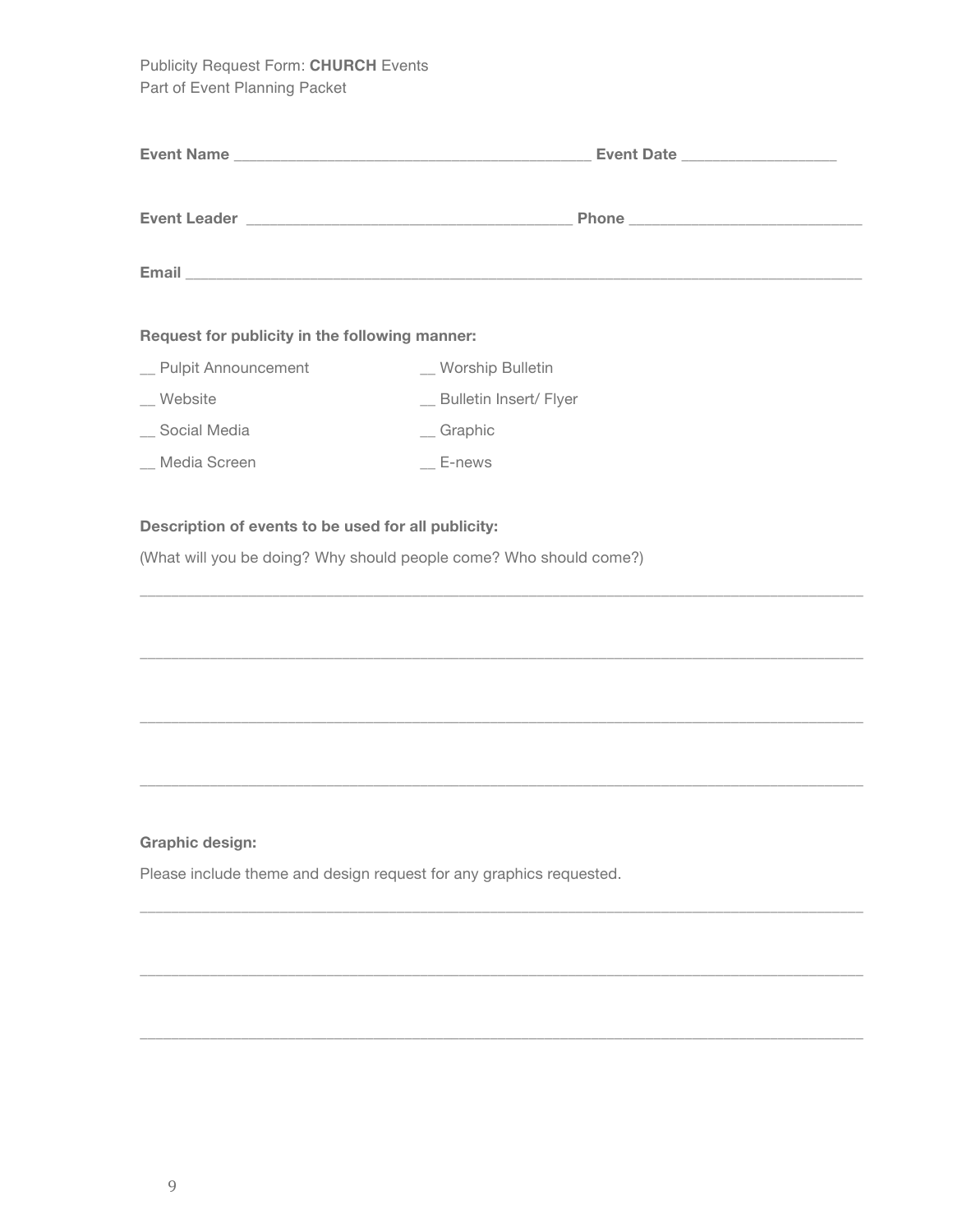Event Budget Request Form **CHURCH** Events Part of Event Planning Packet

|                                       |                                                                                                                                                                                                                                                                                                                                                     |                                                                                     |                           | Email <b>Executive Construction of the Construction Construction Construction Construction Construction Construction</b>                                                                                                                                                                                                                            |
|---------------------------------------|-----------------------------------------------------------------------------------------------------------------------------------------------------------------------------------------------------------------------------------------------------------------------------------------------------------------------------------------------------|-------------------------------------------------------------------------------------|---------------------------|-----------------------------------------------------------------------------------------------------------------------------------------------------------------------------------------------------------------------------------------------------------------------------------------------------------------------------------------------------|
|                                       |                                                                                                                                                                                                                                                                                                                                                     |                                                                                     |                           |                                                                                                                                                                                                                                                                                                                                                     |
| Event Location: ______________        |                                                                                                                                                                                                                                                                                                                                                     |                                                                                     |                           |                                                                                                                                                                                                                                                                                                                                                     |
| Estimated Attendance: _______________ |                                                                                                                                                                                                                                                                                                                                                     |                                                                                     |                           |                                                                                                                                                                                                                                                                                                                                                     |
|                                       |                                                                                                                                                                                                                                                                                                                                                     | Proposed cost per person for this event (if applicable): ______________             |                           |                                                                                                                                                                                                                                                                                                                                                     |
| Janitorial service (required):        |                                                                                                                                                                                                                                                                                                                                                     |                                                                                     |                           |                                                                                                                                                                                                                                                                                                                                                     |
| $-$ >25 \$15.00 $-$ 50-75 \$50.00     |                                                                                                                                                                                                                                                                                                                                                     |                                                                                     |                           |                                                                                                                                                                                                                                                                                                                                                     |
| 25-50 \$25.00 75-100 \$75.00          |                                                                                                                                                                                                                                                                                                                                                     |                                                                                     |                           |                                                                                                                                                                                                                                                                                                                                                     |
| <b>Anticipated Revenue</b>            |                                                                                                                                                                                                                                                                                                                                                     |                                                                                     | <b>Estimated Expenses</b> |                                                                                                                                                                                                                                                                                                                                                     |
| Registrations                         | $\frac{1}{2}$                                                                                                                                                                                                                                                                                                                                       |                                                                                     | Food                      | $\frac{1}{2}$                                                                                                                                                                                                                                                                                                                                       |
| Donations                             | $\begin{picture}(20,10) \put(0,0){\line(1,0){10}} \put(15,0){\line(1,0){10}} \put(15,0){\line(1,0){10}} \put(15,0){\line(1,0){10}} \put(15,0){\line(1,0){10}} \put(15,0){\line(1,0){10}} \put(15,0){\line(1,0){10}} \put(15,0){\line(1,0){10}} \put(15,0){\line(1,0){10}} \put(15,0){\line(1,0){10}} \put(15,0){\line(1,0){10}} \put(15,0){\line(1$ |                                                                                     | Decorations               | $\begin{picture}(20,10) \put(0,0){\line(1,0){10}} \put(15,0){\line(1,0){10}} \put(15,0){\line(1,0){10}} \put(15,0){\line(1,0){10}} \put(15,0){\line(1,0){10}} \put(15,0){\line(1,0){10}} \put(15,0){\line(1,0){10}} \put(15,0){\line(1,0){10}} \put(15,0){\line(1,0){10}} \put(15,0){\line(1,0){10}} \put(15,0){\line(1,0){10}} \put(15,0){\line(1$ |
| Sponsorships                          | $\begin{array}{c c} \n\text{\textcolor{red}{\large\textbf{$\mathcal{S}$}}}\n\end{array}$                                                                                                                                                                                                                                                            |                                                                                     | Supplies                  | $\begin{picture}(20,10) \put(0,0){\line(1,0){10}} \put(15,0){\line(1,0){10}} \put(15,0){\line(1,0){10}} \put(15,0){\line(1,0){10}} \put(15,0){\line(1,0){10}} \put(15,0){\line(1,0){10}} \put(15,0){\line(1,0){10}} \put(15,0){\line(1,0){10}} \put(15,0){\line(1,0){10}} \put(15,0){\line(1,0){10}} \put(15,0){\line(1,0){10}} \put(15,0){\line(1$ |
| Fundraising                           | $\qquad \qquad \, \text{\normalsize $s$} \underline{\hspace{10mm}} \qquad \qquad \, \text{\normalsize $s$}$                                                                                                                                                                                                                                         |                                                                                     |                           | Guest Speaker \$                                                                                                                                                                                                                                                                                                                                    |
| From Budget                           | $\begin{array}{c c c c c} \hline \text{S} & \text{S} & \text{S} & \text{S} & \text{S} & \text{S} \\ \hline \end{array}$                                                                                                                                                                                                                             |                                                                                     | Janitorial                | $\begin{picture}(20,10) \put(0,0){\line(1,0){10}} \put(15,0){\line(1,0){10}} \put(15,0){\line(1,0){10}} \put(15,0){\line(1,0){10}} \put(15,0){\line(1,0){10}} \put(15,0){\line(1,0){10}} \put(15,0){\line(1,0){10}} \put(15,0){\line(1,0){10}} \put(15,0){\line(1,0){10}} \put(15,0){\line(1,0){10}} \put(15,0){\line(1,0){10}} \put(15,0){\line(1$ |
| Other                                 | $\begin{array}{c} \updownarrow \\ \downarrow \end{array}$                                                                                                                                                                                                                                                                                           |                                                                                     | Childcare                 | $\frac{1}{2}$                                                                                                                                                                                                                                                                                                                                       |
|                                       |                                                                                                                                                                                                                                                                                                                                                     |                                                                                     | Other                     | $\frac{1}{2}$                                                                                                                                                                                                                                                                                                                                       |
| Total Revenue \$                      |                                                                                                                                                                                                                                                                                                                                                     |                                                                                     |                           | Total Expenses \$                                                                                                                                                                                                                                                                                                                                   |
|                                       |                                                                                                                                                                                                                                                                                                                                                     | *If your total expenses exceed your total new, you may need to adjust your program. |                           |                                                                                                                                                                                                                                                                                                                                                     |
|                                       |                                                                                                                                                                                                                                                                                                                                                     |                                                                                     |                           |                                                                                                                                                                                                                                                                                                                                                     |
|                                       |                                                                                                                                                                                                                                                                                                                                                     | <b>For Office Use Only</b>                                                          |                           |                                                                                                                                                                                                                                                                                                                                                     |
|                                       |                                                                                                                                                                                                                                                                                                                                                     |                                                                                     |                           |                                                                                                                                                                                                                                                                                                                                                     |